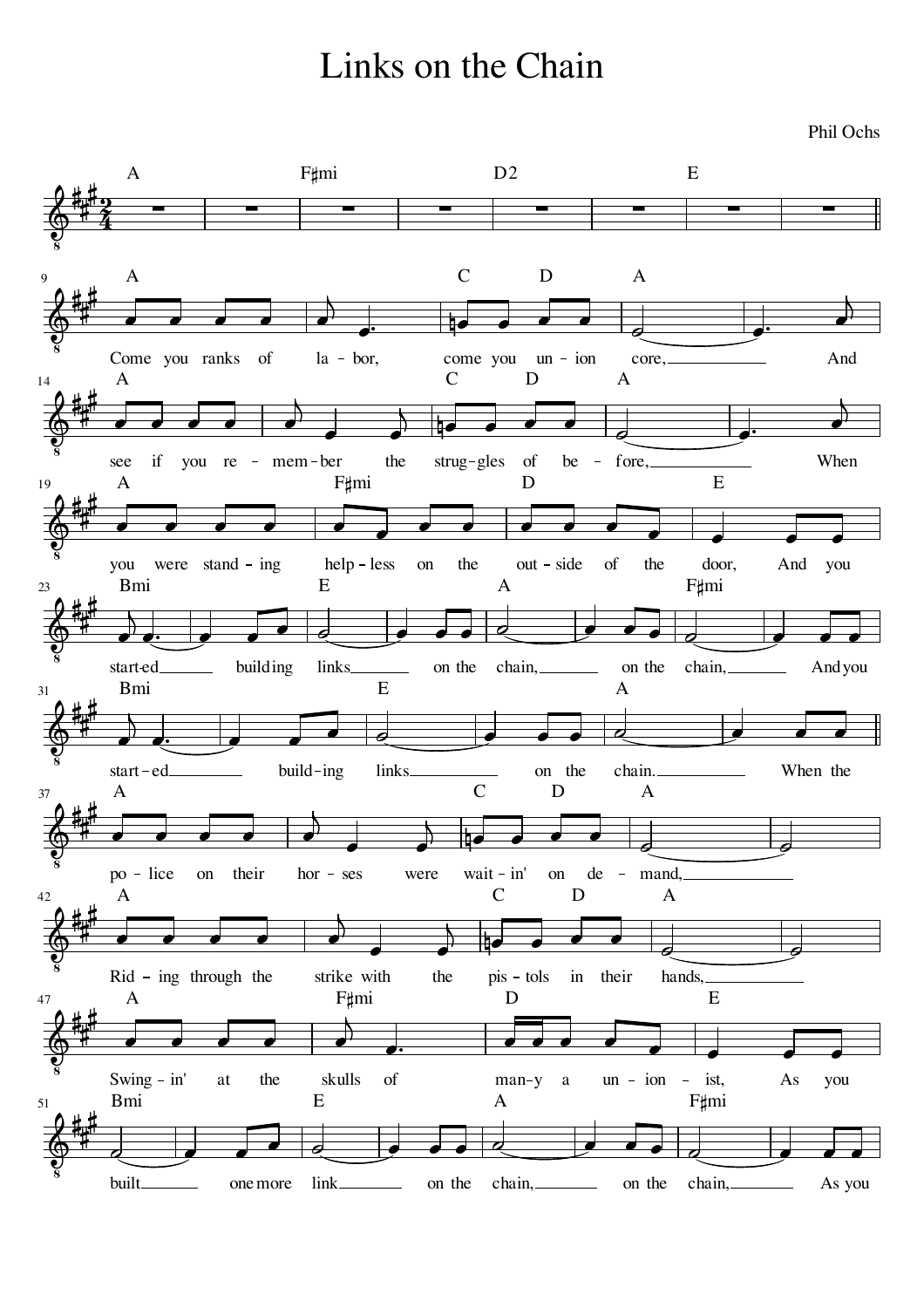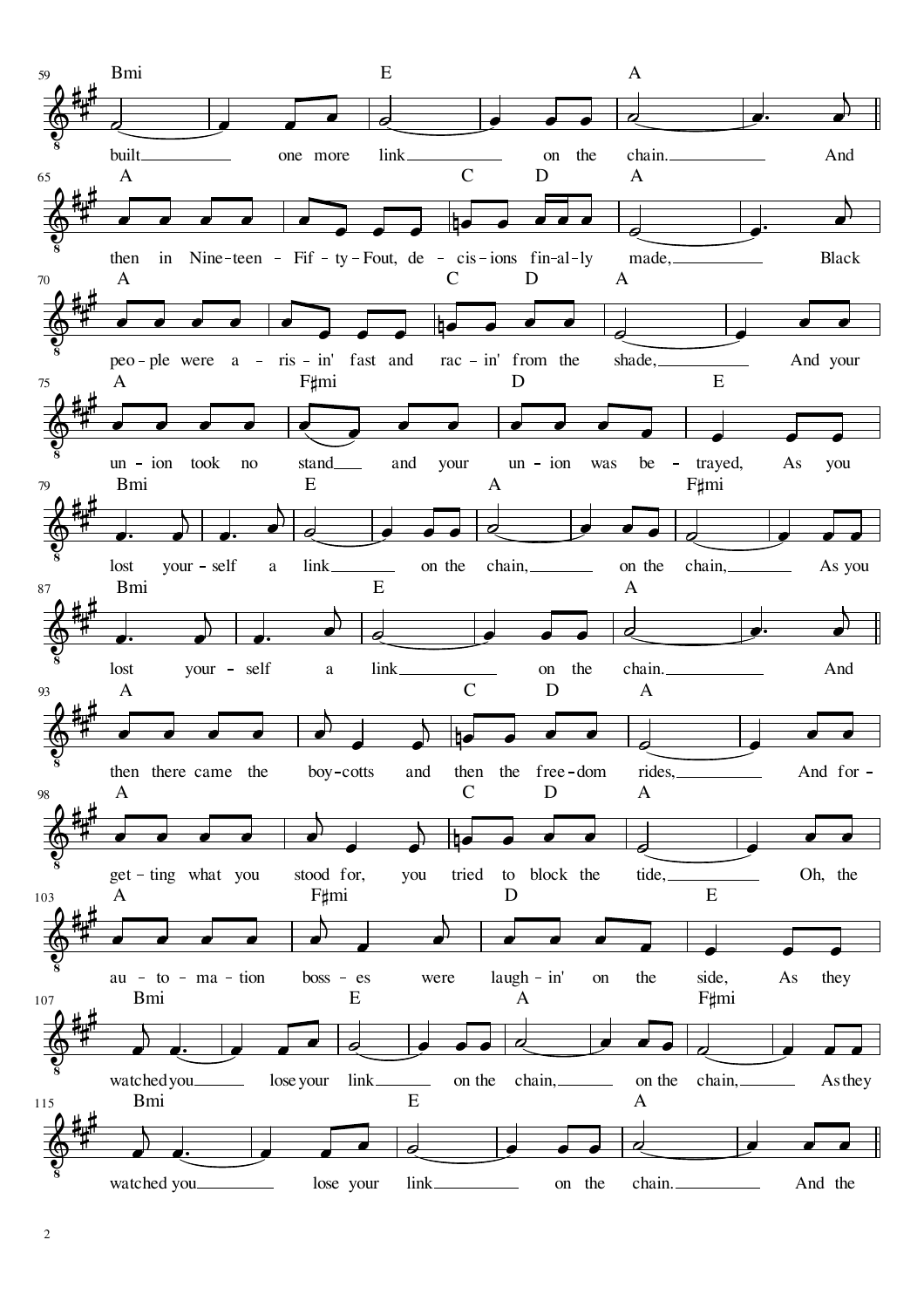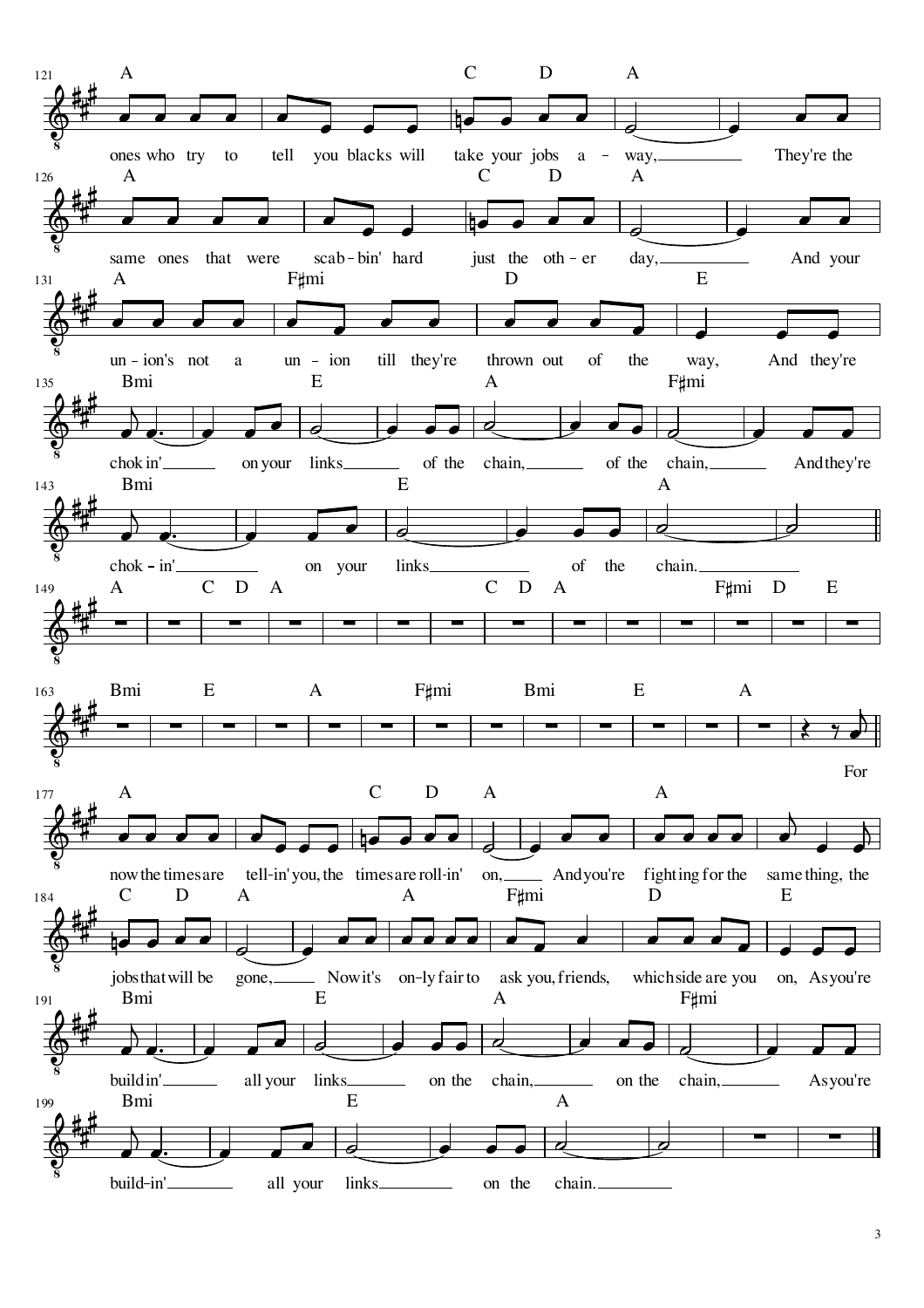# Links on the Chain - Vocals

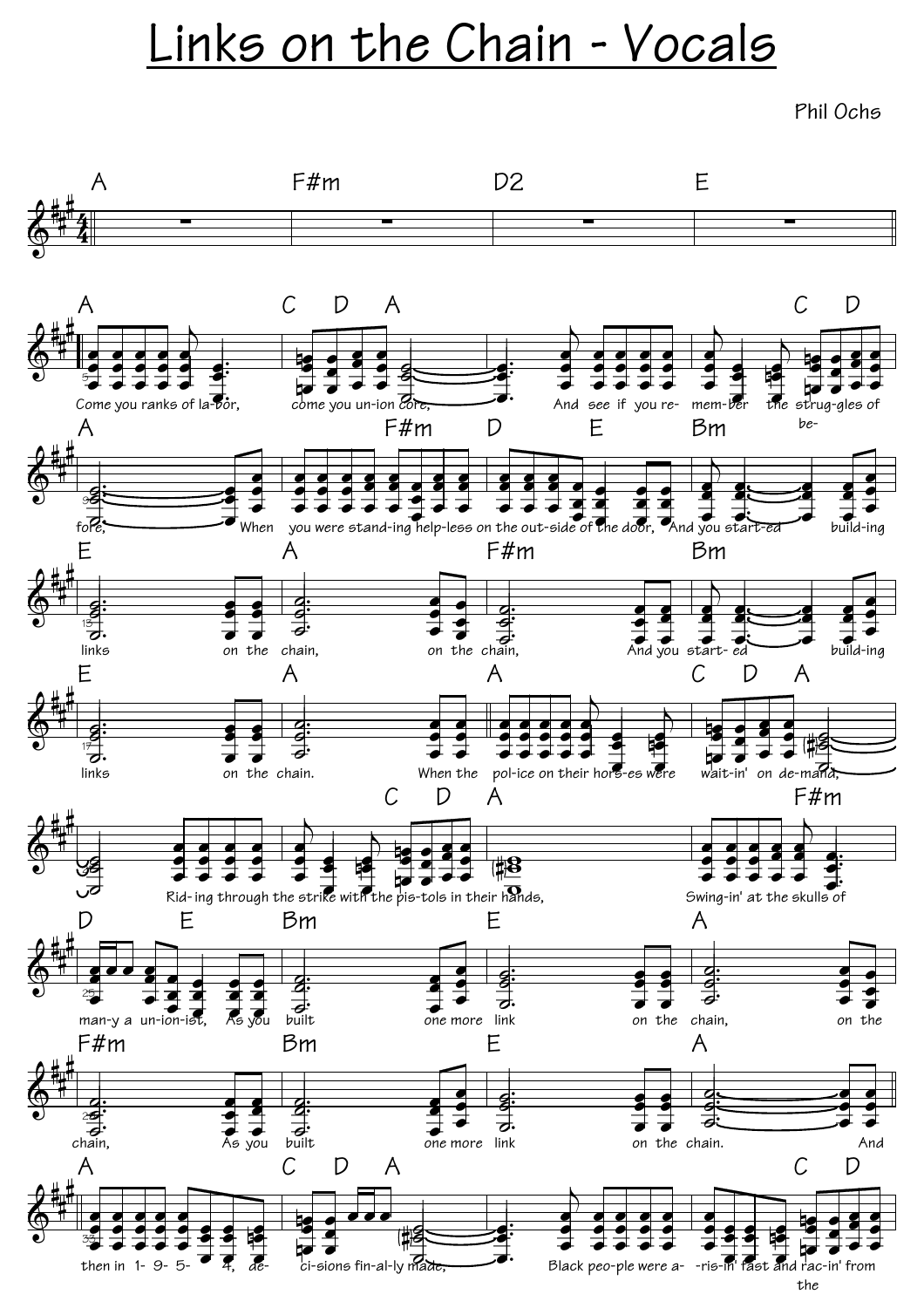

Links on the Chain - Vocals - Page 2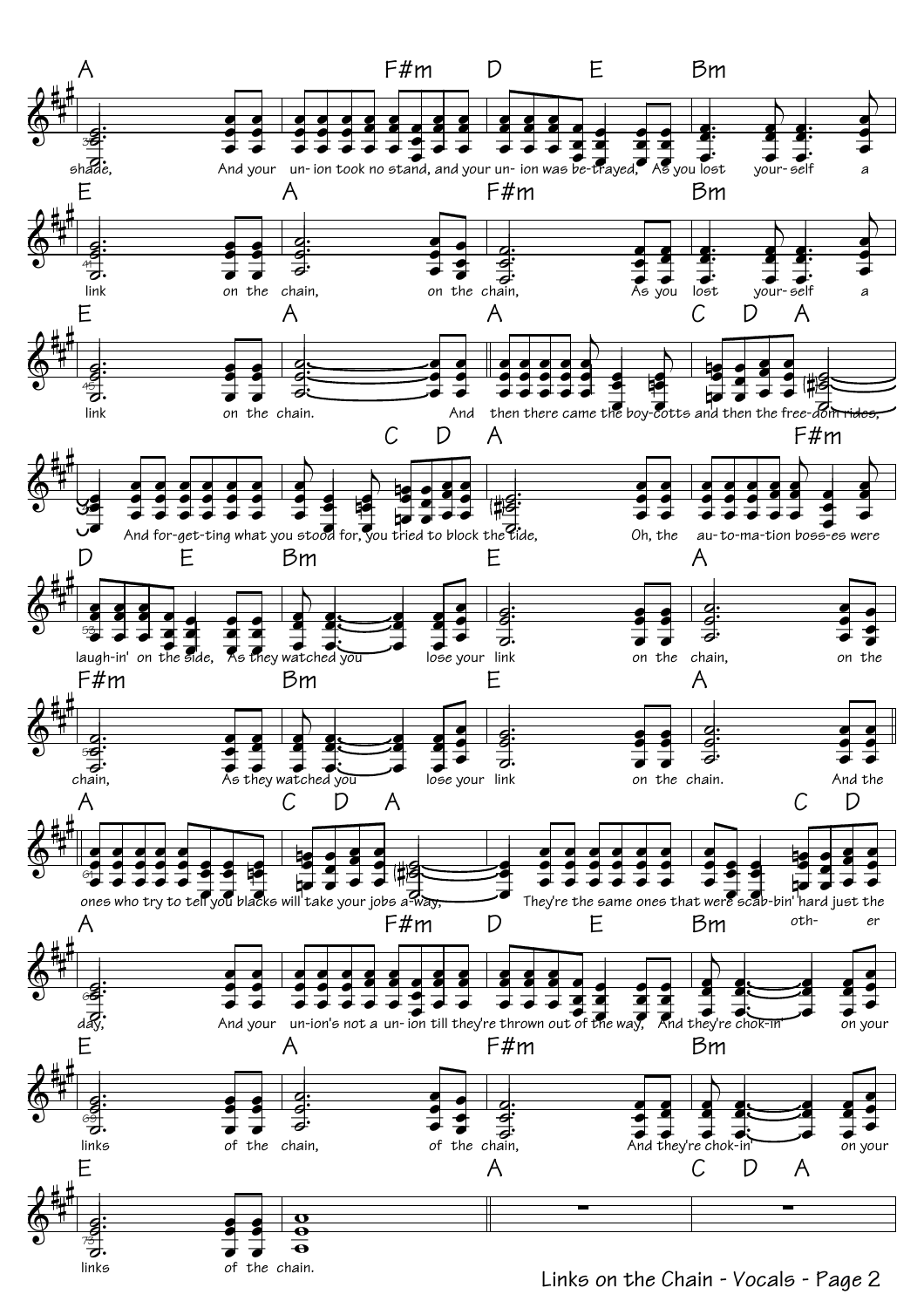![](_page_5_Figure_0.jpeg)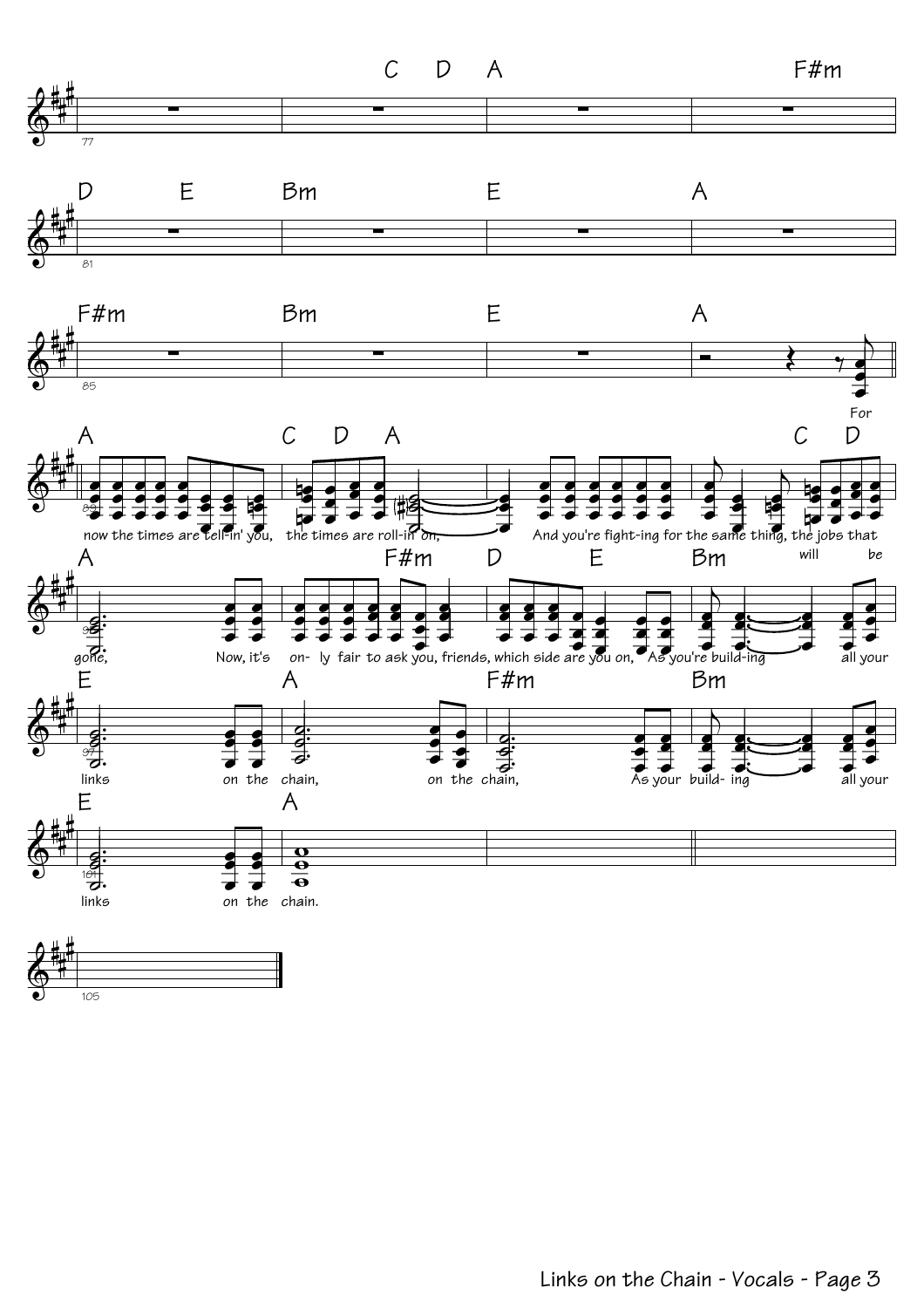# Links on the Chain - Soloist

![](_page_6_Figure_2.jpeg)

![](_page_6_Figure_3.jpeg)

![](_page_6_Figure_4.jpeg)

![](_page_6_Figure_5.jpeg)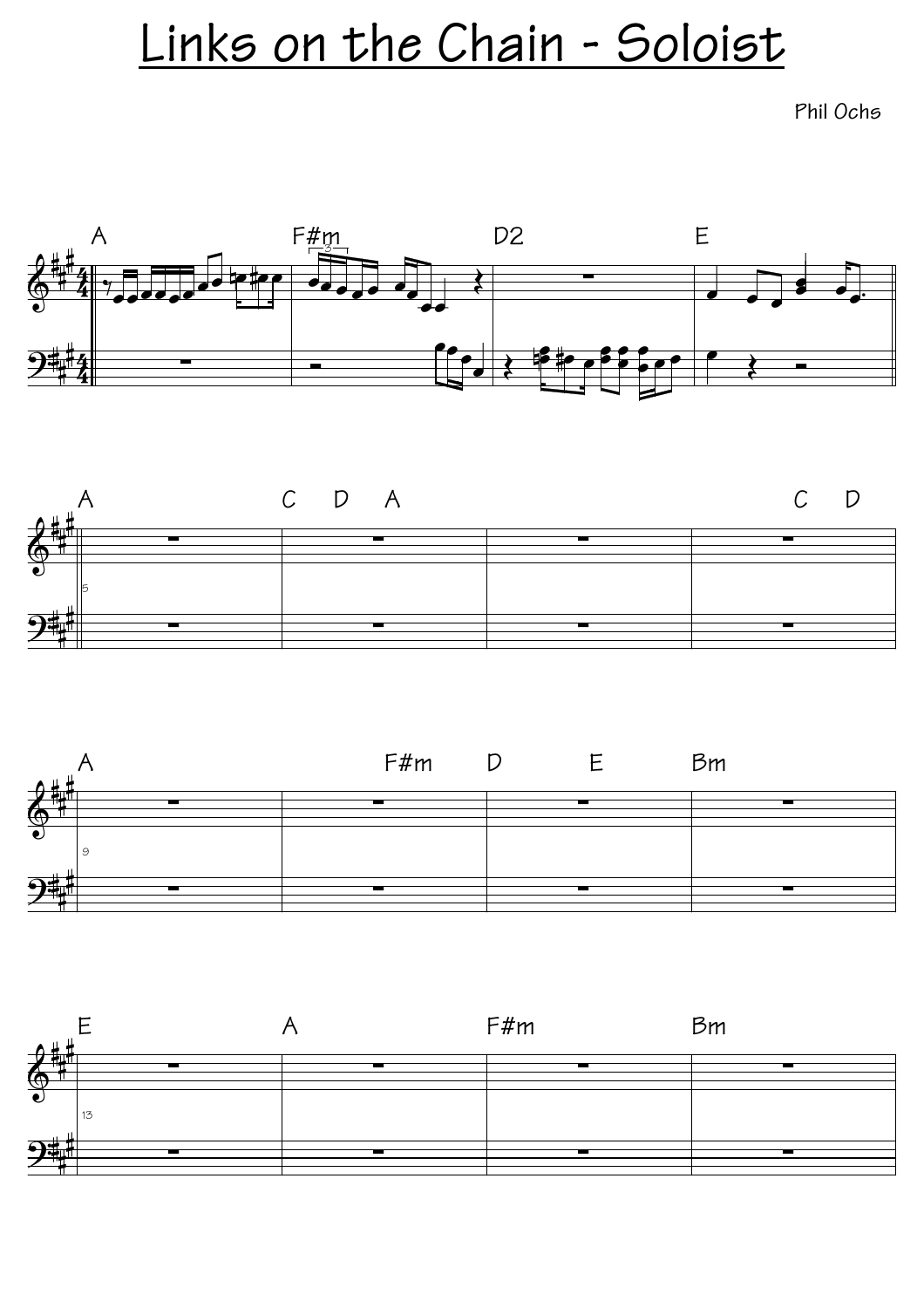![](_page_7_Figure_0.jpeg)

![](_page_7_Figure_1.jpeg)

![](_page_7_Figure_2.jpeg)

![](_page_7_Figure_3.jpeg)

![](_page_7_Figure_4.jpeg)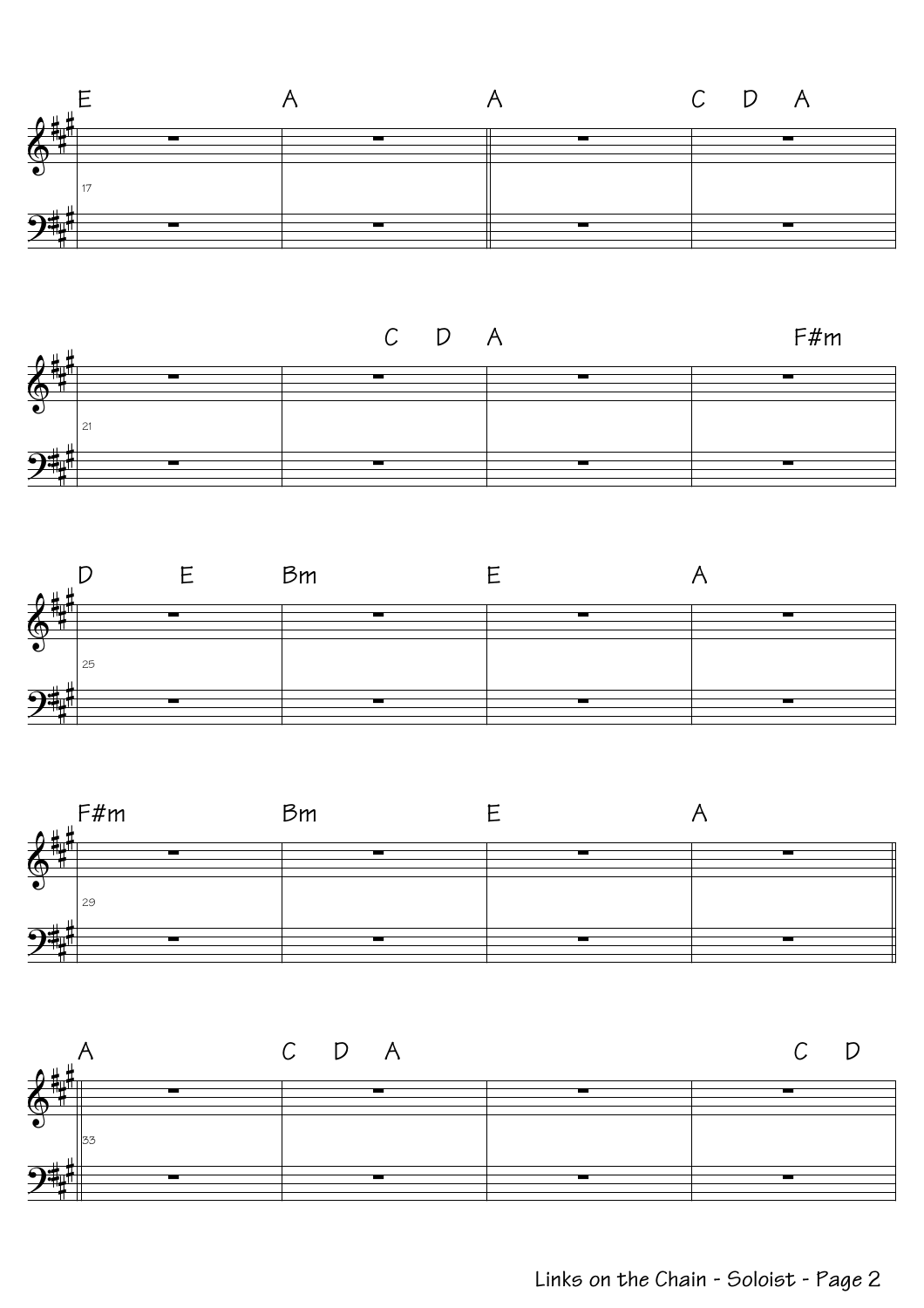![](_page_8_Figure_0.jpeg)

![](_page_8_Figure_1.jpeg)

![](_page_8_Figure_2.jpeg)

 $\bigcirc$ # # #  $\frac{1}{\sqrt{2}}$ # # # 49 ¸ ¸ ¸ ¸ ¸ ¸ ¸ **∣** C D A F#m

![](_page_8_Figure_4.jpeg)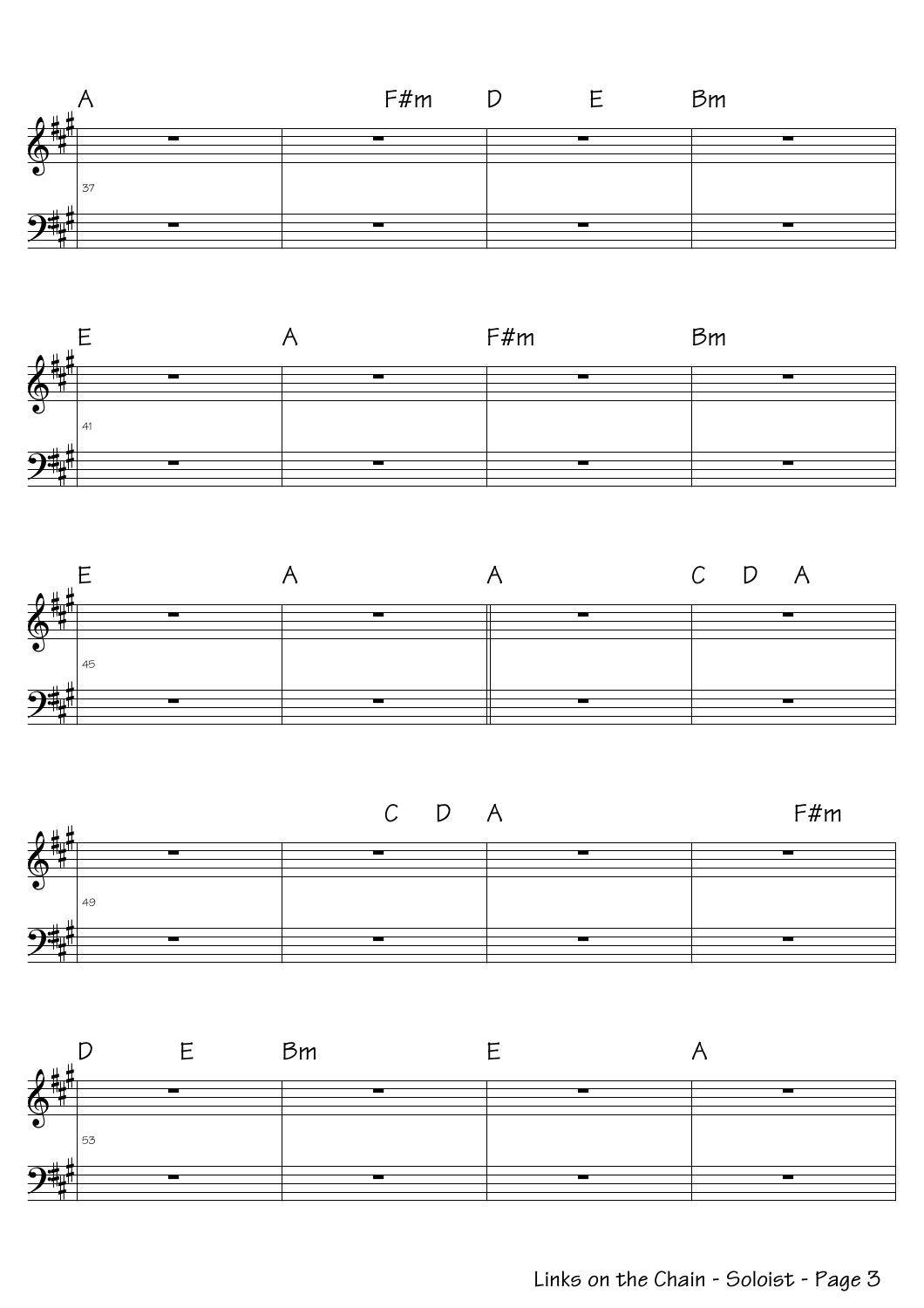![](_page_9_Figure_0.jpeg)

![](_page_9_Figure_1.jpeg)

![](_page_9_Figure_2.jpeg)

![](_page_9_Figure_3.jpeg)

![](_page_9_Figure_4.jpeg)

Links on the Chain - Soloist - Page 4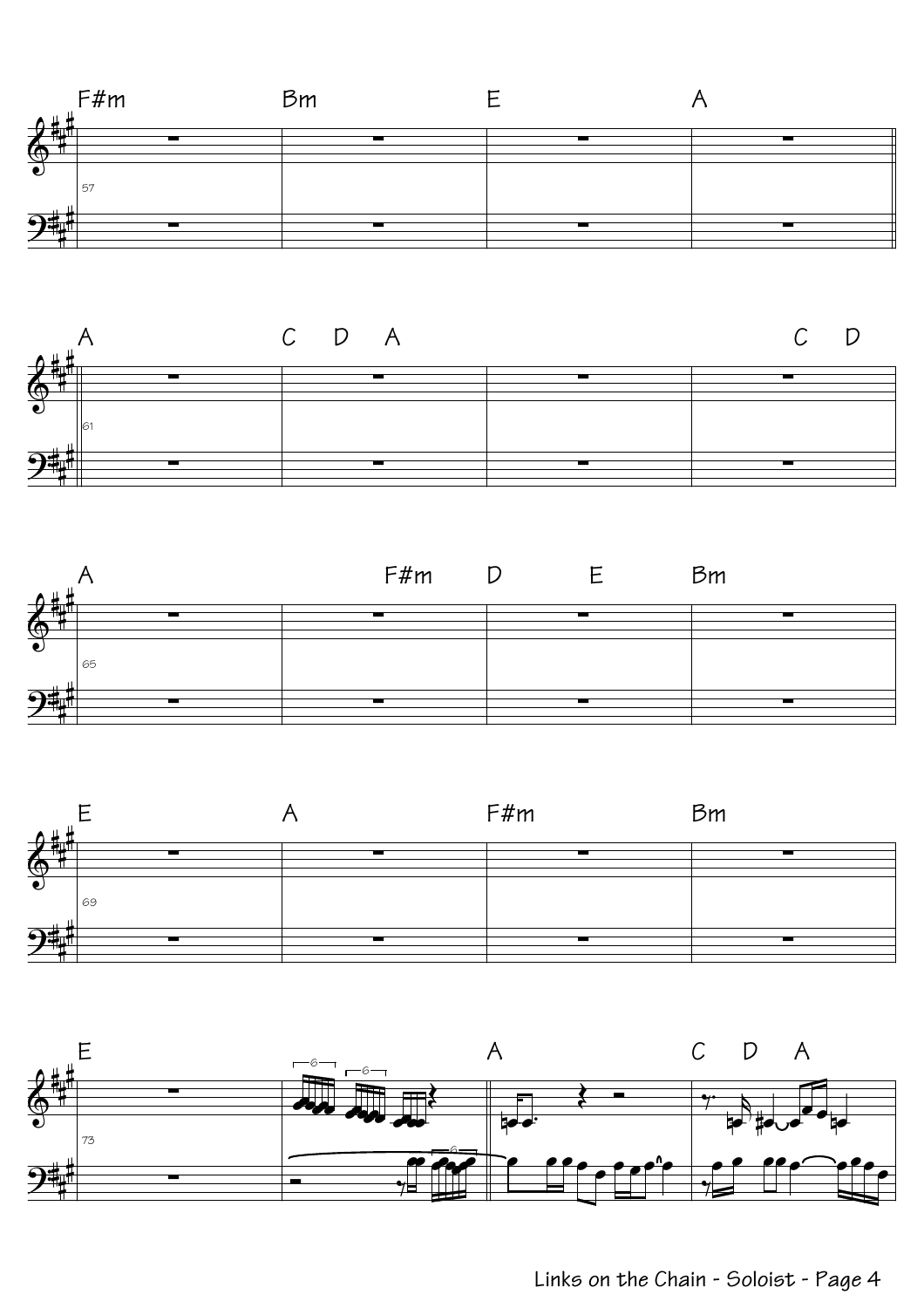![](_page_10_Figure_0.jpeg)

![](_page_10_Figure_1.jpeg)

![](_page_10_Figure_2.jpeg)

![](_page_10_Figure_3.jpeg)

![](_page_10_Figure_4.jpeg)

Links on the Chain - Soloist - Page 5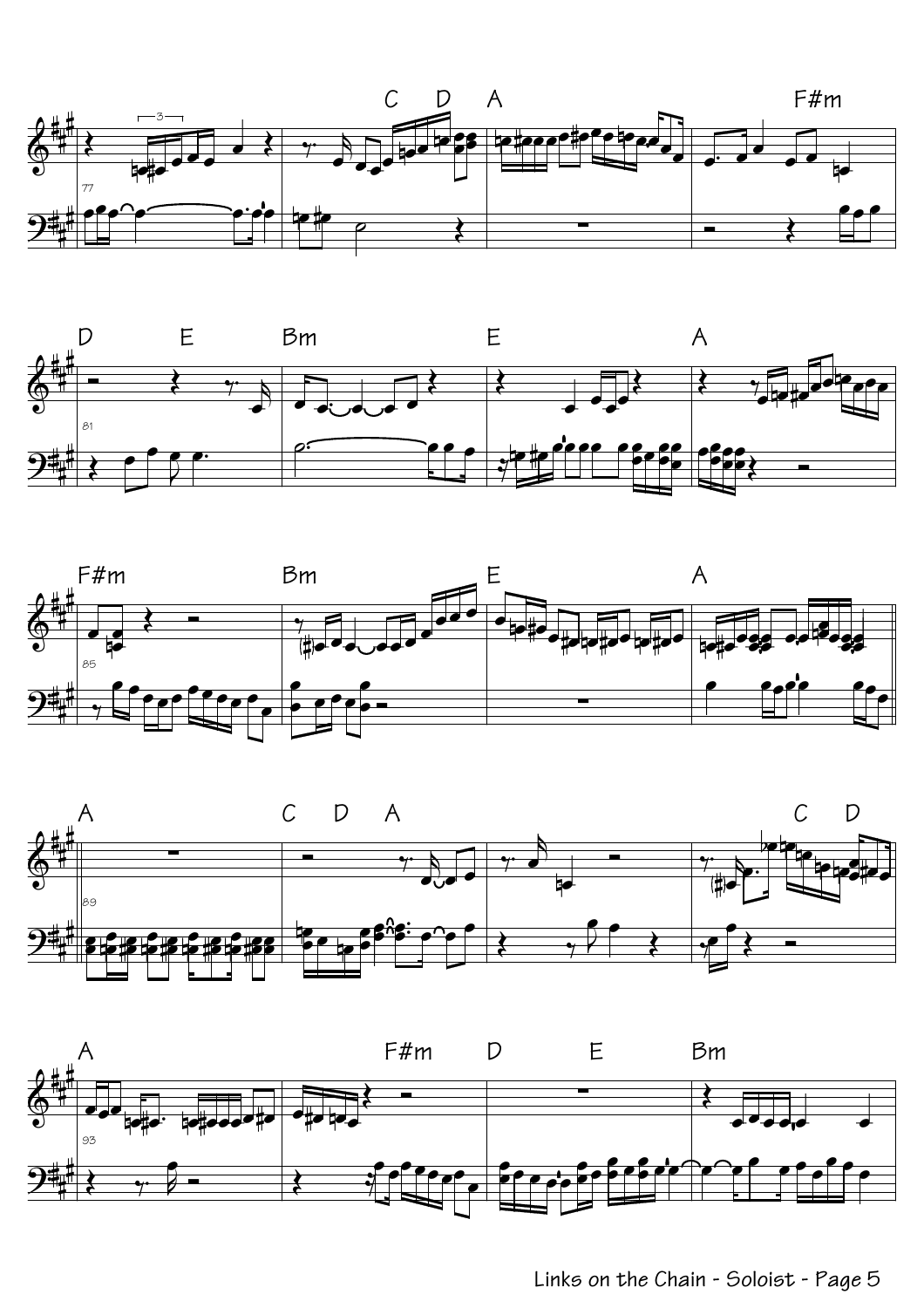![](_page_11_Figure_0.jpeg)

![](_page_11_Figure_1.jpeg)

![](_page_11_Figure_2.jpeg)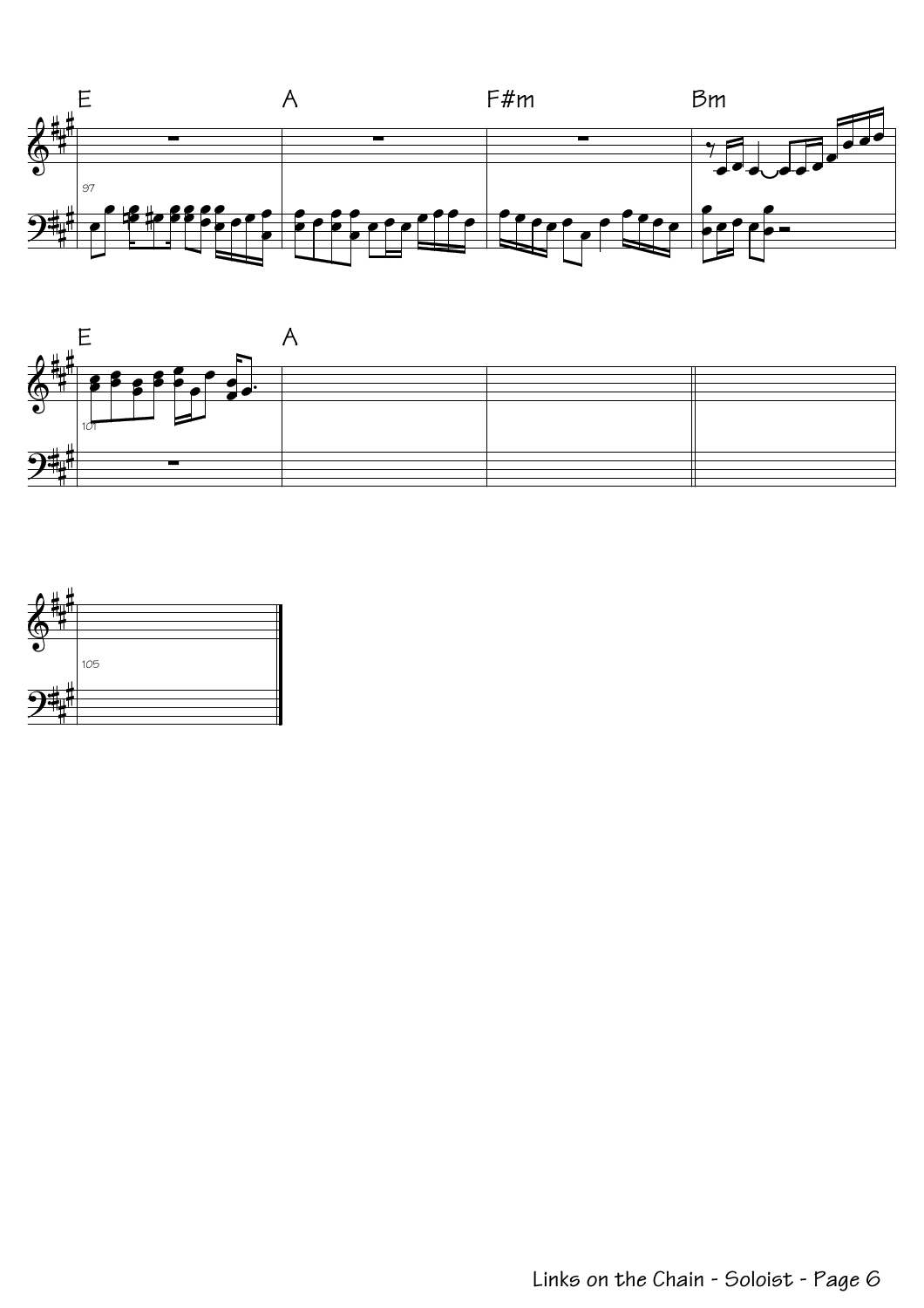# Links on the Chain - Voice Oohs

![](_page_12_Figure_2.jpeg)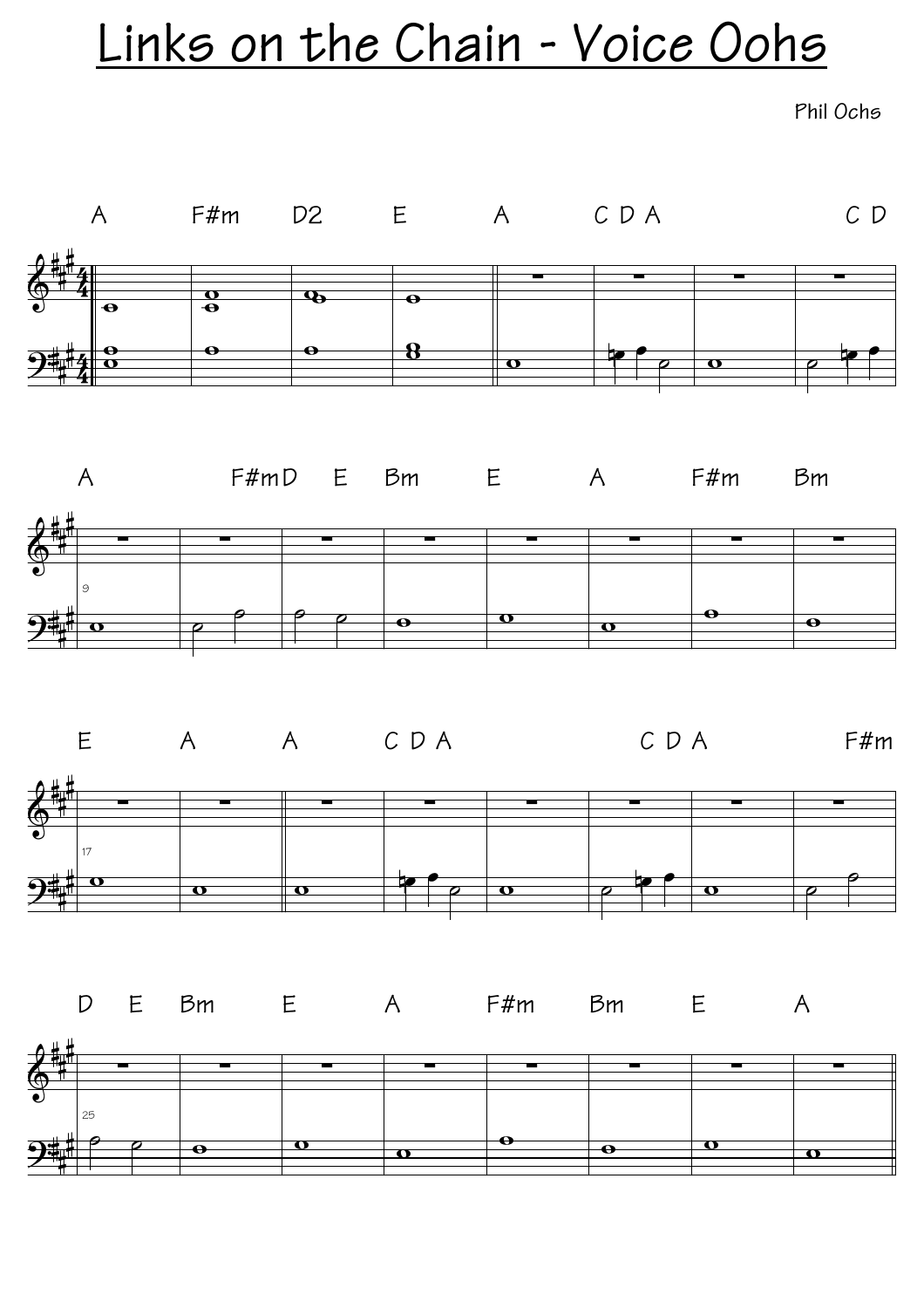![](_page_13_Figure_0.jpeg)

![](_page_13_Figure_1.jpeg)

![](_page_13_Figure_2.jpeg)

![](_page_13_Figure_3.jpeg)

![](_page_13_Figure_4.jpeg)

Links on the Chain - Voice Oohs - Page 2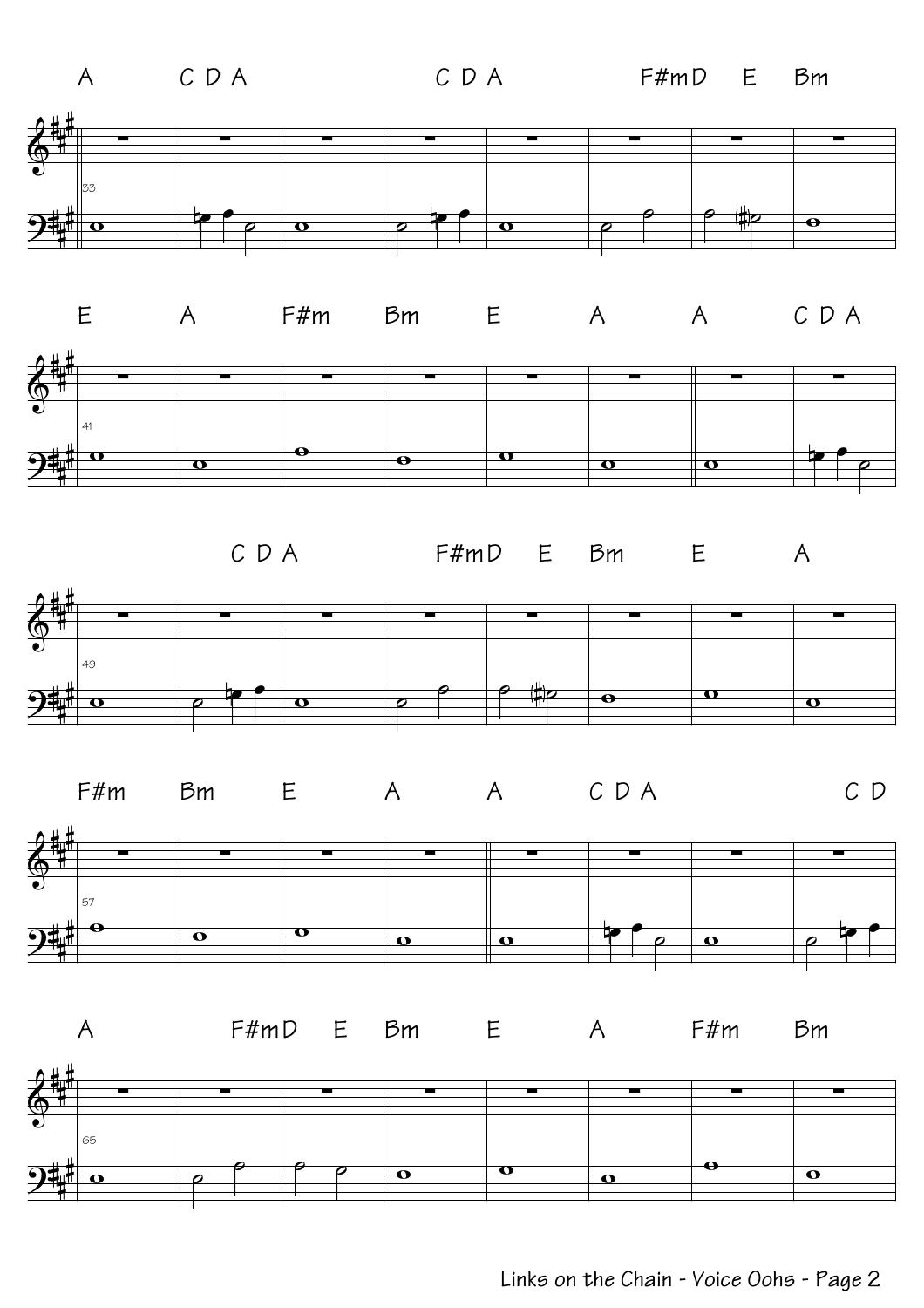![](_page_14_Figure_0.jpeg)

![](_page_14_Figure_1.jpeg)

![](_page_14_Figure_2.jpeg)

![](_page_14_Figure_3.jpeg)

![](_page_14_Figure_4.jpeg)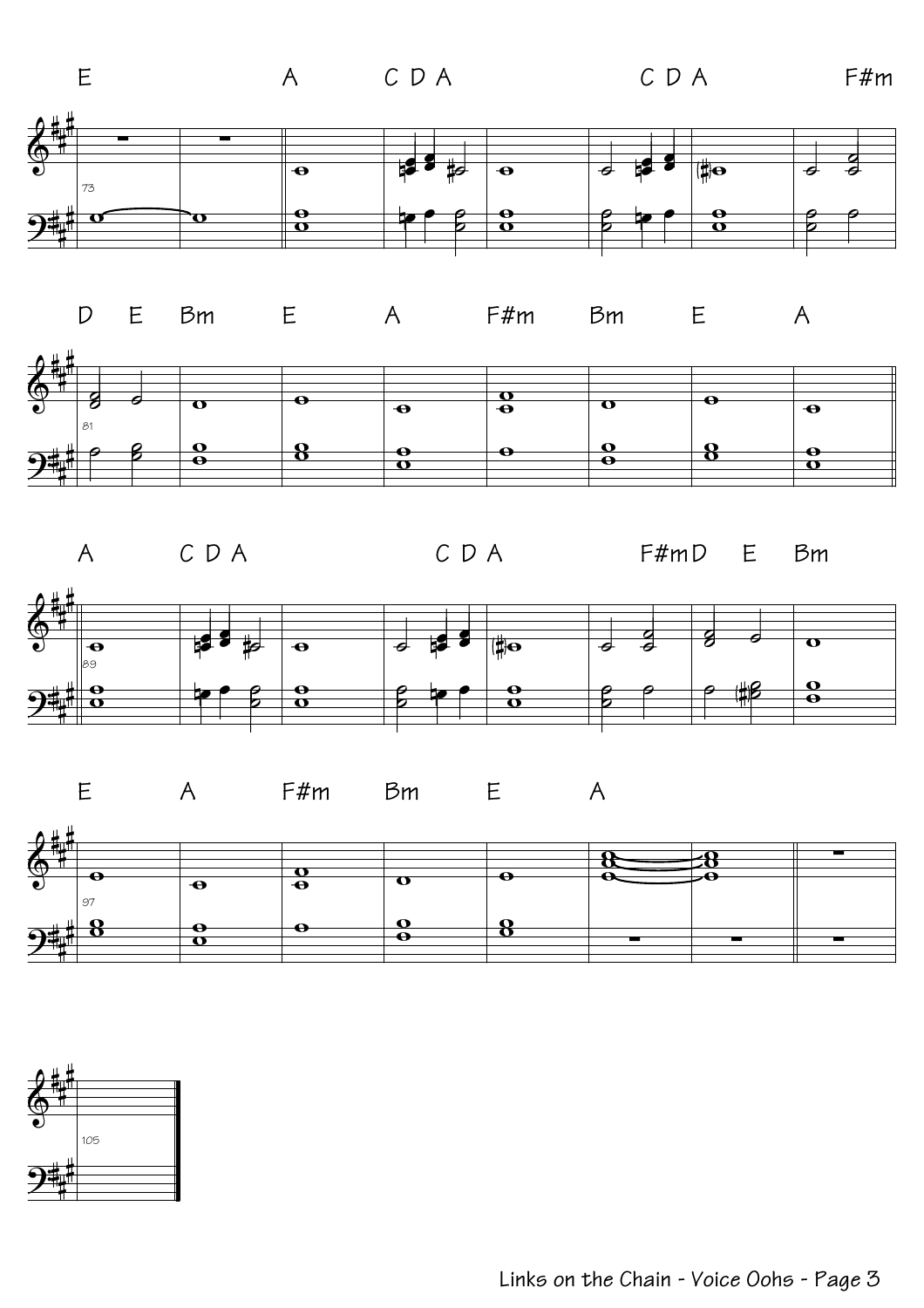### Links on the Chain - Acoustic Piano

![](_page_15_Figure_2.jpeg)

![](_page_15_Figure_3.jpeg)

![](_page_15_Figure_4.jpeg)

![](_page_15_Figure_5.jpeg)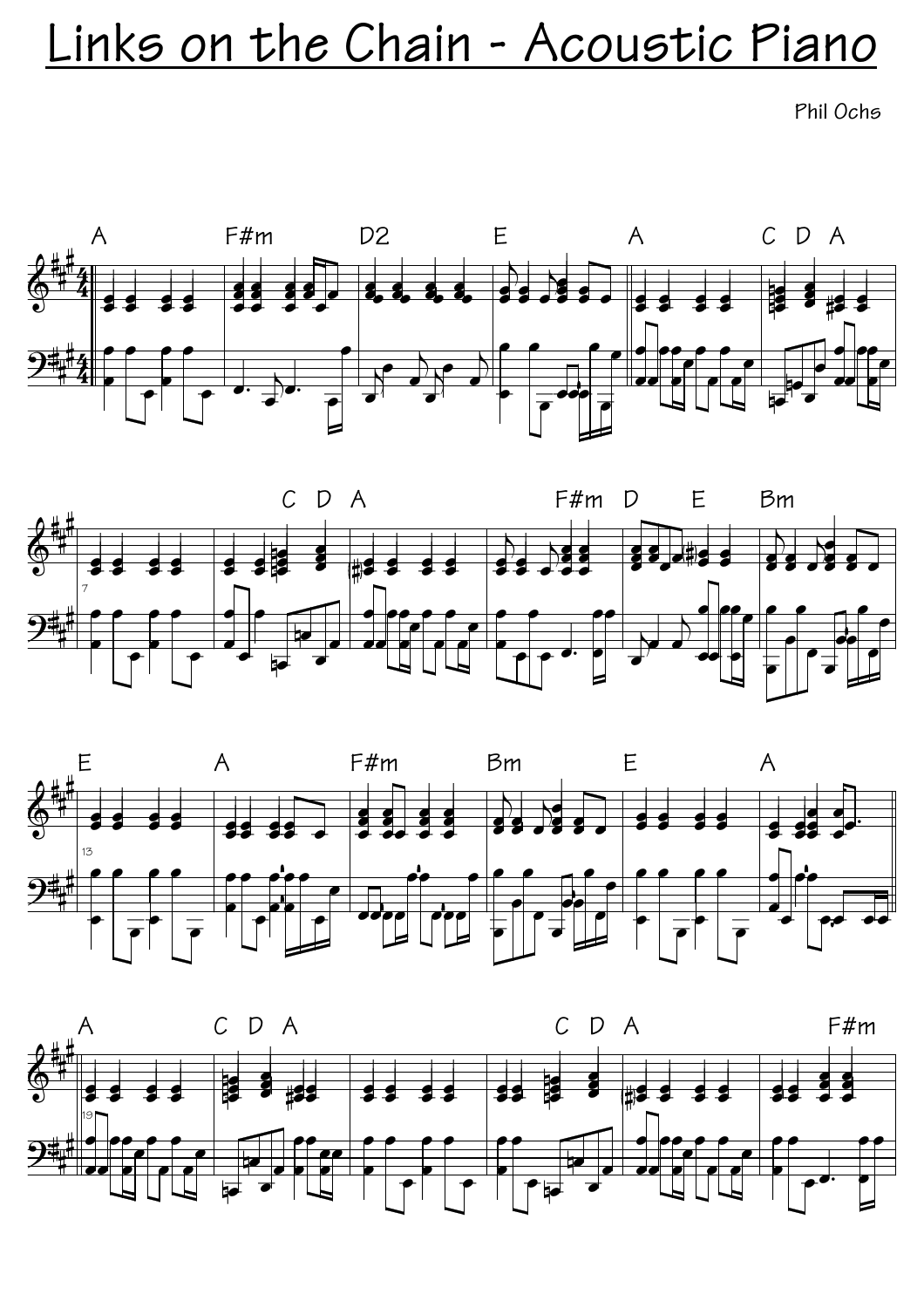![](_page_16_Figure_0.jpeg)

![](_page_16_Figure_1.jpeg)

![](_page_16_Figure_2.jpeg)

![](_page_16_Figure_3.jpeg)

![](_page_16_Figure_4.jpeg)

Links on the Chain - Acoustic Piano - Page 2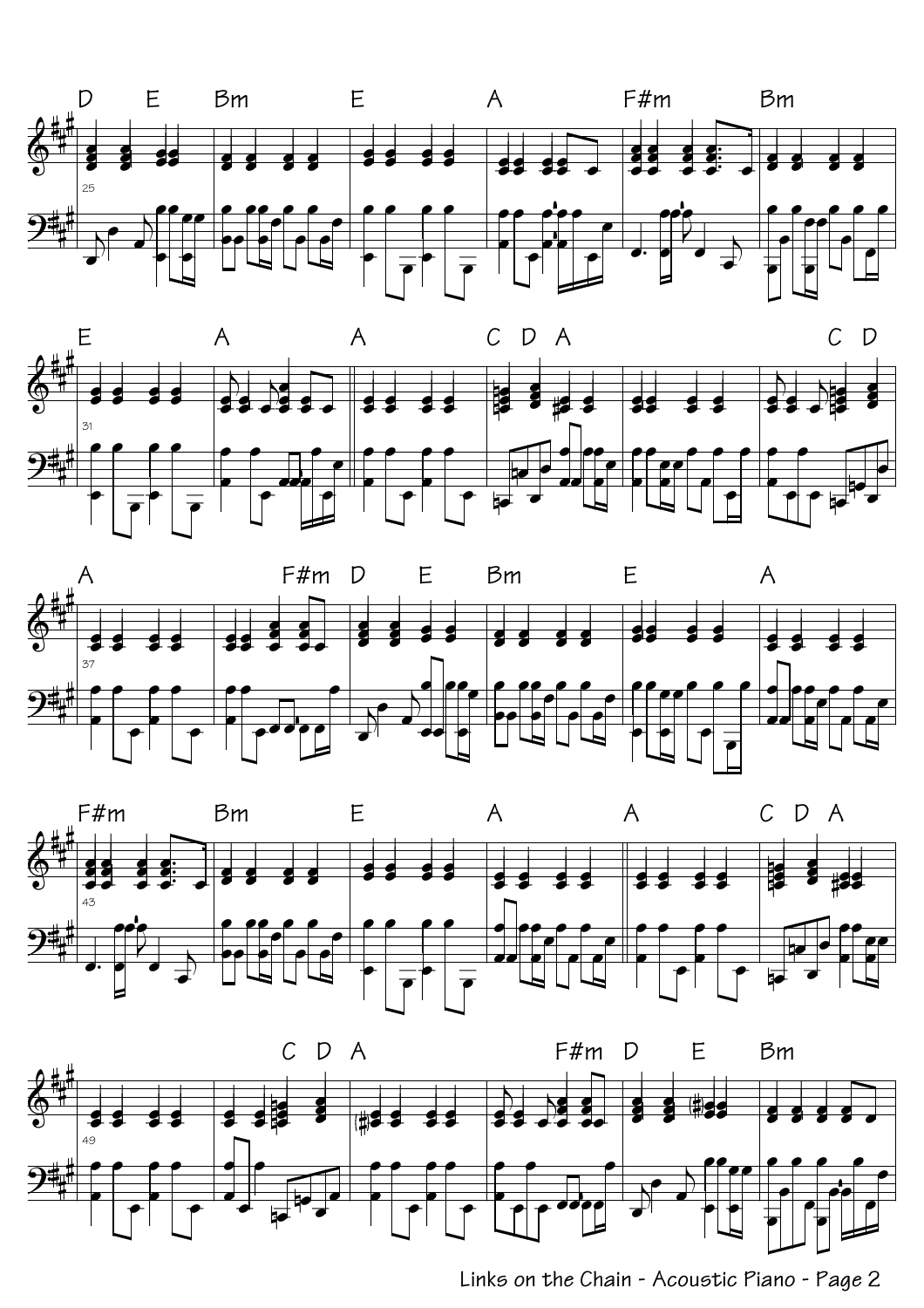![](_page_17_Figure_0.jpeg)

![](_page_17_Figure_1.jpeg)

![](_page_17_Figure_2.jpeg)

![](_page_17_Figure_3.jpeg)

![](_page_17_Figure_4.jpeg)

Links on the Chain - Acoustic Piano - Page 3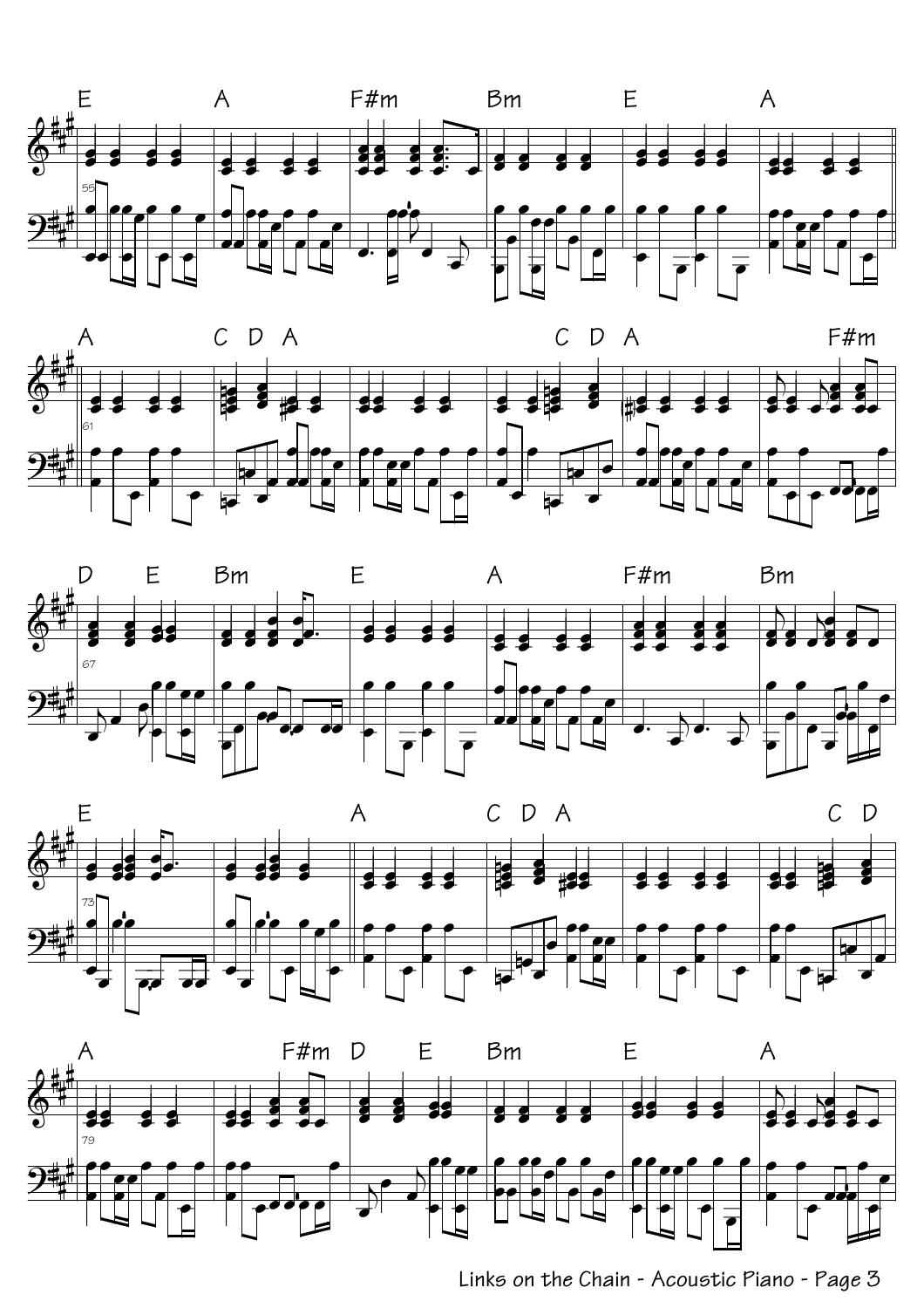![](_page_18_Figure_0.jpeg)

![](_page_18_Figure_1.jpeg)

![](_page_18_Figure_2.jpeg)

![](_page_18_Figure_3.jpeg)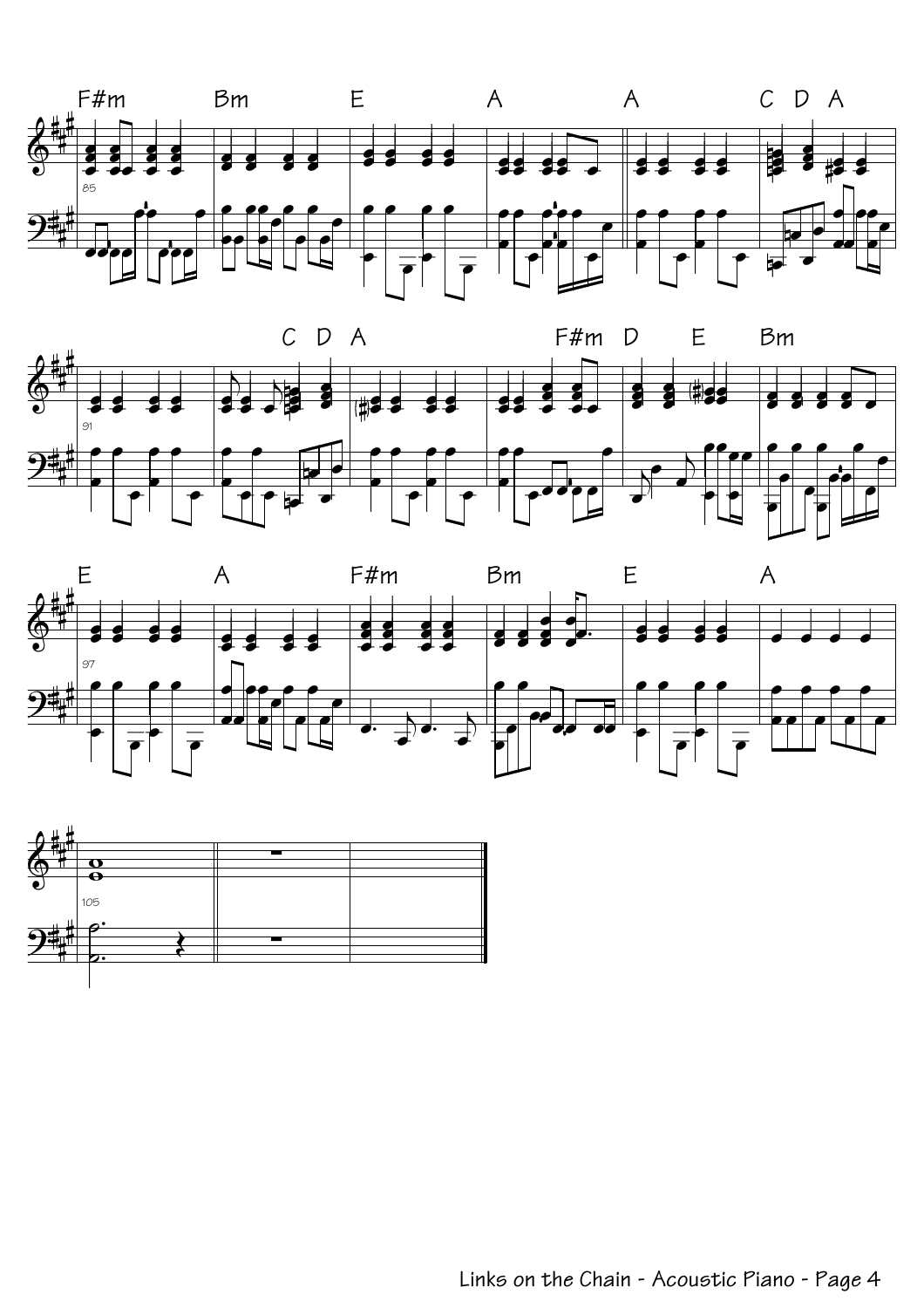# Links on the Chain - Acoustic Guitar

![](_page_19_Figure_2.jpeg)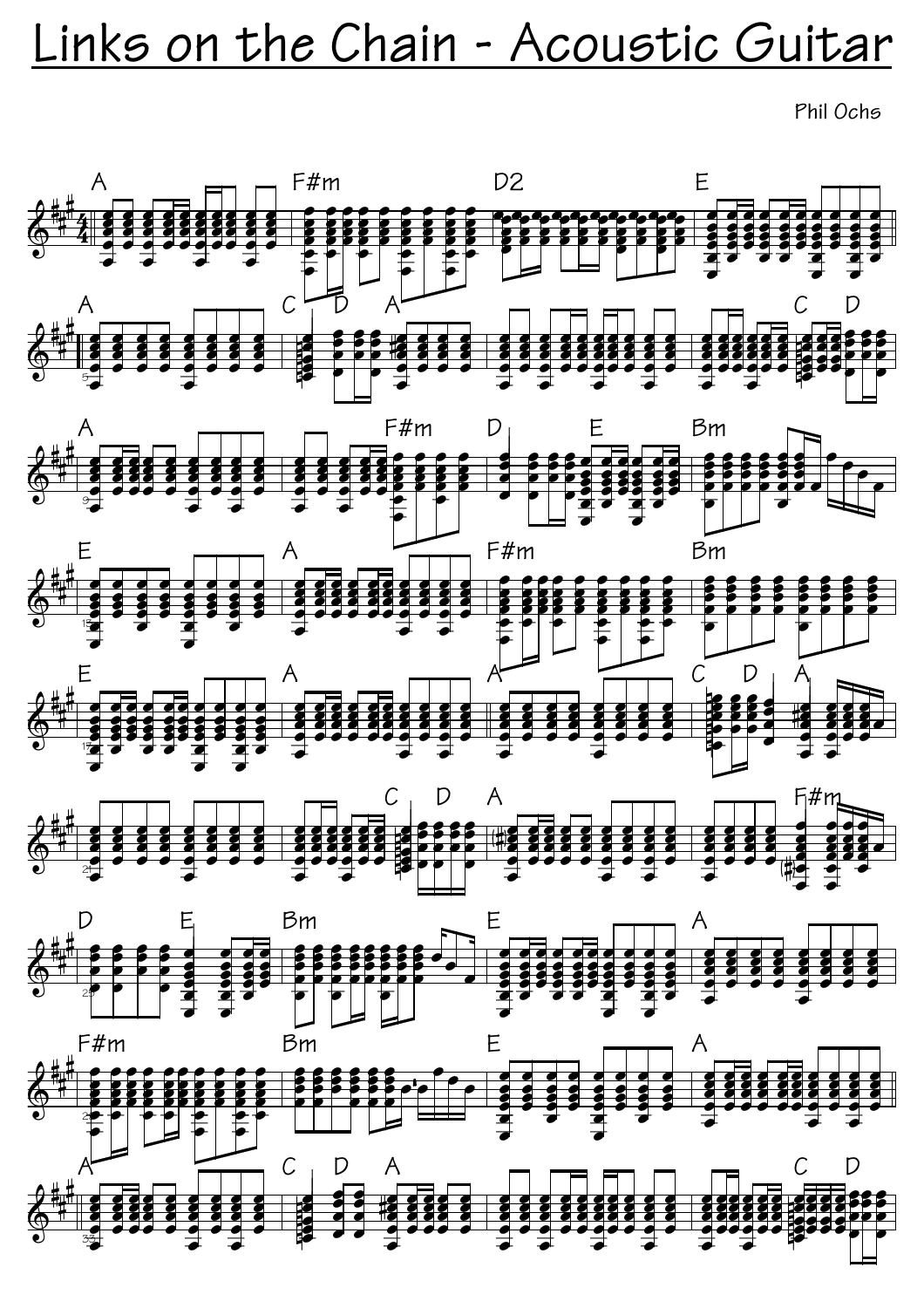![](_page_20_Figure_0.jpeg)

![](_page_20_Figure_1.jpeg)

![](_page_20_Figure_2.jpeg)

![](_page_20_Figure_3.jpeg)

![](_page_20_Figure_4.jpeg)

![](_page_20_Figure_5.jpeg)

![](_page_20_Figure_6.jpeg)

Links on the Chain - Acoustic Guitar - Page 2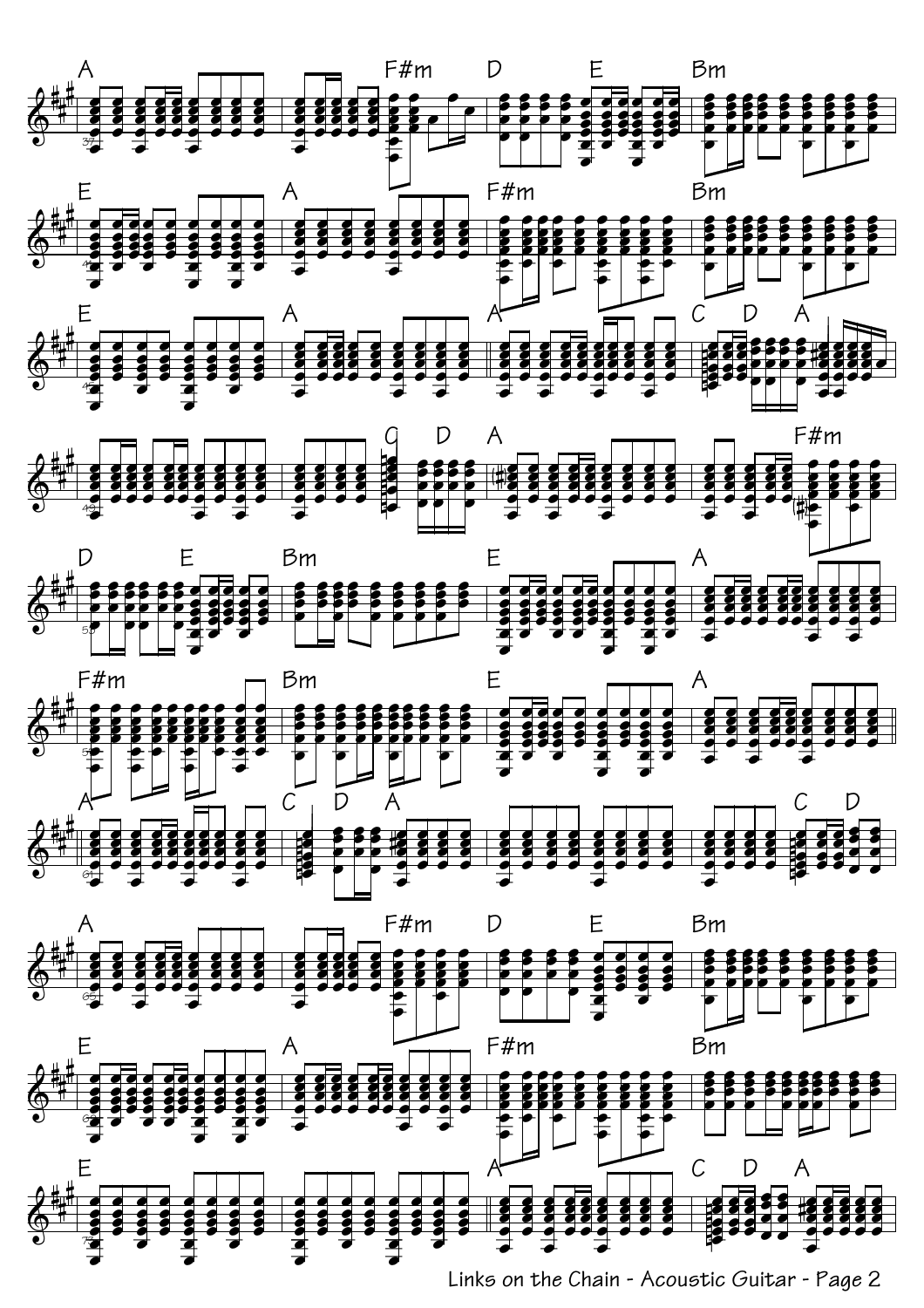![](_page_21_Figure_0.jpeg)

![](_page_21_Figure_1.jpeg)

![](_page_21_Figure_2.jpeg)

![](_page_21_Figure_3.jpeg)

![](_page_21_Figure_4.jpeg)

Links on the Chain - Acoustic Guitar - Page 3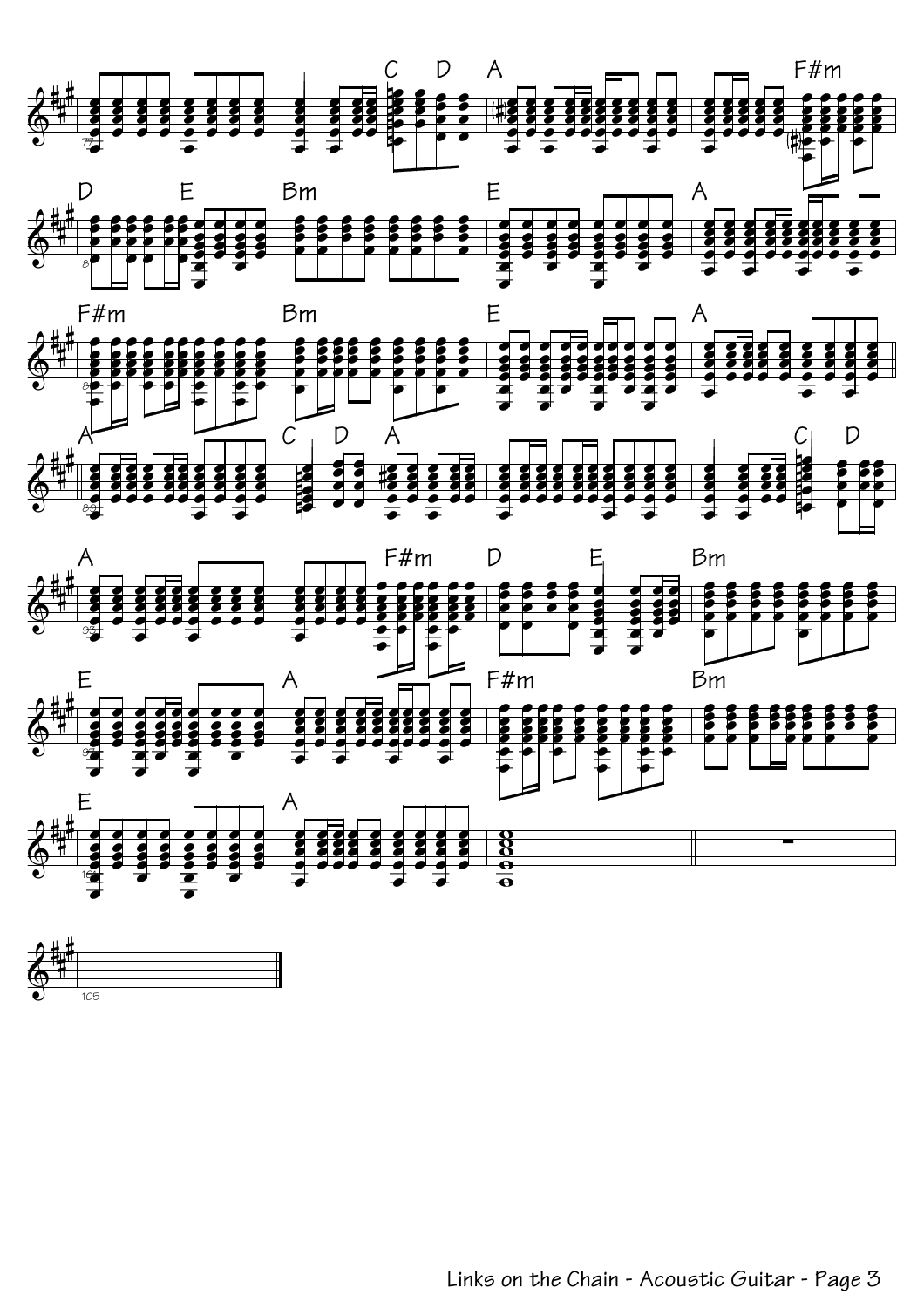![](_page_22_Figure_2.jpeg)

![](_page_22_Figure_3.jpeg)

![](_page_22_Figure_4.jpeg)

![](_page_22_Figure_5.jpeg)

![](_page_22_Figure_6.jpeg)

![](_page_22_Figure_7.jpeg)

![](_page_22_Figure_8.jpeg)